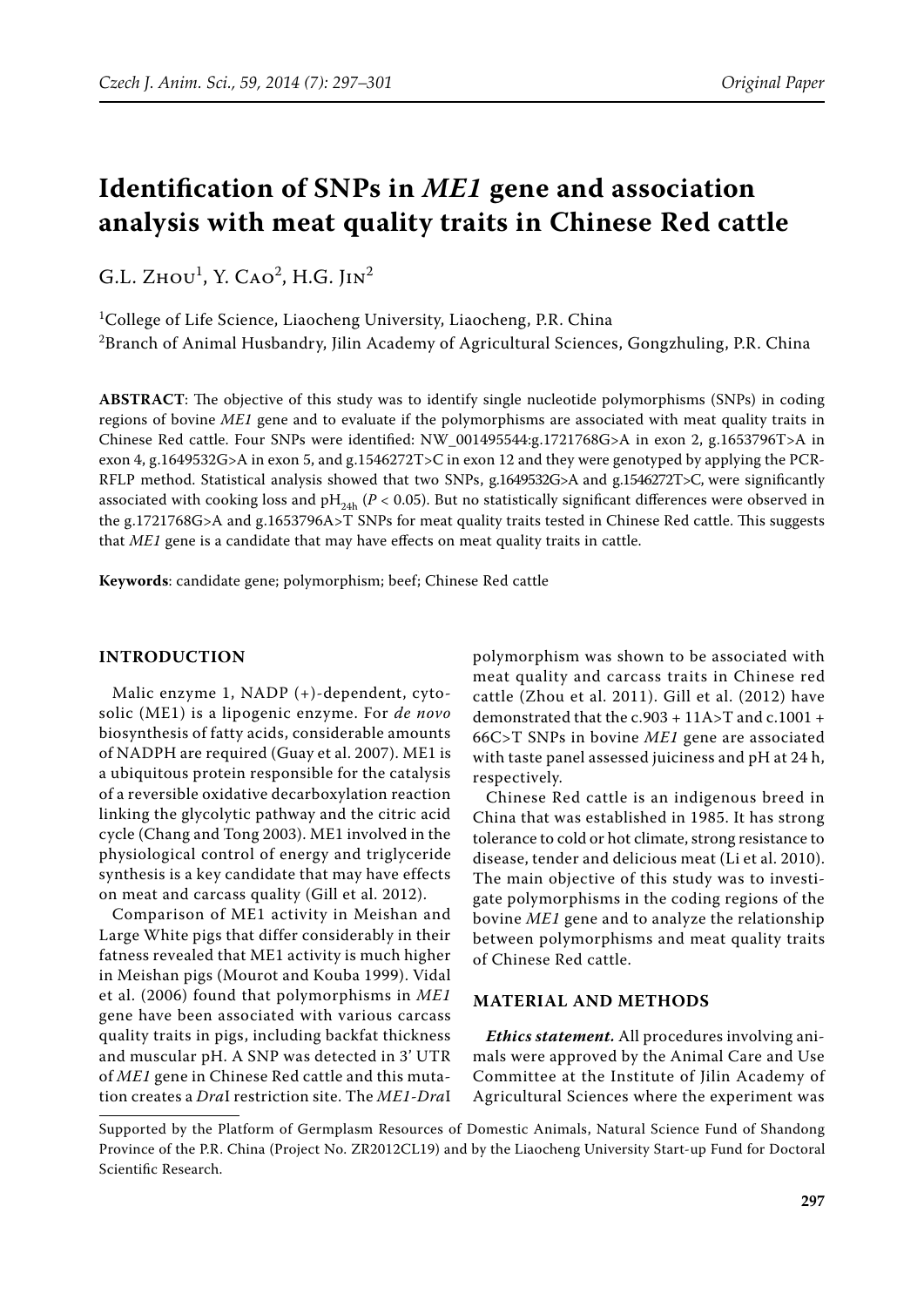conducted, and also approved and authorized by the Chinese Ministry of Agriculture.

*Animals and genomic DNA isolation***.** Blood samples and phenotypic data on meat traits were obtained from 344 Chinese Red steers reared at two experimental stations of the Branch of Animal Husbandry, Jilin Academy of Agricultural Sciences, China from 2007 to 2011. They were the progenies of 9 sires and unrelated dams (18–46 progenies per sire). Their slaughter ages ranged from approximately 24 to 26 months. Genomic DNA was isolated from blood samples and stored at –20°C. Meat quality traits were measured according to the criteria GB/ T17238-2008 Cutting Standard of Fresh and Chilled Beef in China (China Standard Publishing House), and also according to reference methods described by Pannier et al. (2009) and Allais et al. (2010, 2011).

*Polymorphism identification and genotyping***.**  Fourteen primer pairs (**[Table S1](http://www.agriculturejournals.cz/publicFiles/127193.pdf)**) were designed based on NCBI database (GenBank accession Nos. NW\_001495544.2 and FJ515746.1) to amplify exons

and parts of their flank introns in *ME1* gene using OLIGO Primer Analysis software (Version 6.0, 2000). Thirty Chinese Red steers were randomly chosen for screening DNA polymorphisms using polymerase chain reaction – single strand conformation polymorphism (PCR-SSCP) method. The PCR products of different electrophoresis patterns were purified with Axygen kits (MBI Fermentas, Vilnius, Lithuania) and were sent to Sangon Biotech (Shanghai) Co., Ltd. for sequencing in both directions in an ABI PRIZM 377 DNA sequencer (Perkin-Elmer, Foster City, USA). The sequences were analyzed with BioXM software (Version 2.6, 2004).

All polymorphisms identified by PCR-SSCP and sequencing were confirmed by PCR restriction fragment length polymorphism (RFLP) method using relevant restriction enzymes (MBI Fermentas) (Table 1). The SNPs identified in exons were genotyped by PCR-RFLP method in a total of 344 Chinese Red steers. The resulting DNA fragments

| Location            | Sequence*                                                                                                                                | Polymorphism position<br>(Accession No. NW_001495544.2)                                                                                     | Predicted amino acid<br>changes | Restriction<br>enzyme                                      |
|---------------------|------------------------------------------------------------------------------------------------------------------------------------------|---------------------------------------------------------------------------------------------------------------------------------------------|---------------------------------|------------------------------------------------------------|
| Intron 1            | GGCTC(A/G)ATCTC<br>AATCT(G/C)ATCAA<br>CCCTC(A/G)AATTA                                                                                    | g.1722876A>G<br>g.1722871 G>C<br>g.1721890A>G                                                                                               | not applicable                  | TaqI<br>BclI<br>TaqI                                       |
| Exon 2              | TTCGA(G/A)TACTT                                                                                                                          | g.1721768 G>A                                                                                                                               | missense (Val/Ile)              | RsaI                                                       |
| Intron 2            | AATGG(G/A)ACATA                                                                                                                          | g.1713203 G>A                                                                                                                               | not applicable                  | <b>BsmFI</b>                                               |
| Exon 4              | TGGCC(T/A)GAAGA                                                                                                                          | g.1653796 T>A                                                                                                                               | synonymous                      | Ball                                                       |
| Intron 4            | AATGT(A/G)CCACA<br>CTACC(GC/AT)TACCT<br>TATAA(G/-)TTGAA<br>TCAAT(C/T)GGATA                                                               | g.1653748 A>G<br>g.1653690_1653691delinsAT<br>g.1653666delG<br>g.1653657C>T                                                                 | not applicable                  | RsaI<br>AciI<br><b>TasI</b><br>MunI                        |
| Exon 5              | CAACA(G/A)TGTTT                                                                                                                          | g.1649532 G>A                                                                                                                               | synonymous                      | Taal                                                       |
| Intron 5            | TATAG(C/T)TGTTA<br>TACTT(T/C)TTAAG                                                                                                       | g.1649469 C>T<br>g.1649455 T>C                                                                                                              | not applicable                  | AluI<br>AflII                                              |
| Intron <sub>7</sub> | GATCC(A/G)TATGC<br>CCTTA(T/G)AAAAT<br>ATAGG(TG/CA)TCTAG<br>TTCAT(A/G)GGTGT<br>AAACA(C/A)AATTC<br>CAGAG(-/AAGCTT)TCTCA<br>AGTAC(T/A)TTCTA | g.1571840 A>G<br>g.1571803 T>G<br>g.1571766_1571767delinsCA<br>g.1571763A>G<br>g.1571745 C>A<br>g.1571694_1571695insAAGCTT<br>g.1571680 T>A | not applicable                  | NdeI<br>Ddel<br>SfaNI<br>Hin1II<br>Apol<br>HindIII<br>Scal |
| Intron 8            | TACCT(C/G)CCTTA<br>TAACT(C/T)ATGAA                                                                                                       | g.1560874 C>G<br>g.1560815 C>T                                                                                                              | not applicable                  | <b>BspMI</b><br>$H$ <i>in</i> $1$ II                       |
| Intron 11           | AAAGC(T/C)TGATC                                                                                                                          | g.1547395 T>C                                                                                                                               | not applicable                  | HindIII                                                    |
| Exon 12             | AACAA(T/C)TCCTA                                                                                                                          | g.1546272 T>C                                                                                                                               | synonymous                      | TasI                                                       |

Table 1. Identified SNPs in *ME1* gene of Chinese Red cattle

\*bases in brackets show that the mutants create/disrupt a restriction site for corresponding restriction enzyme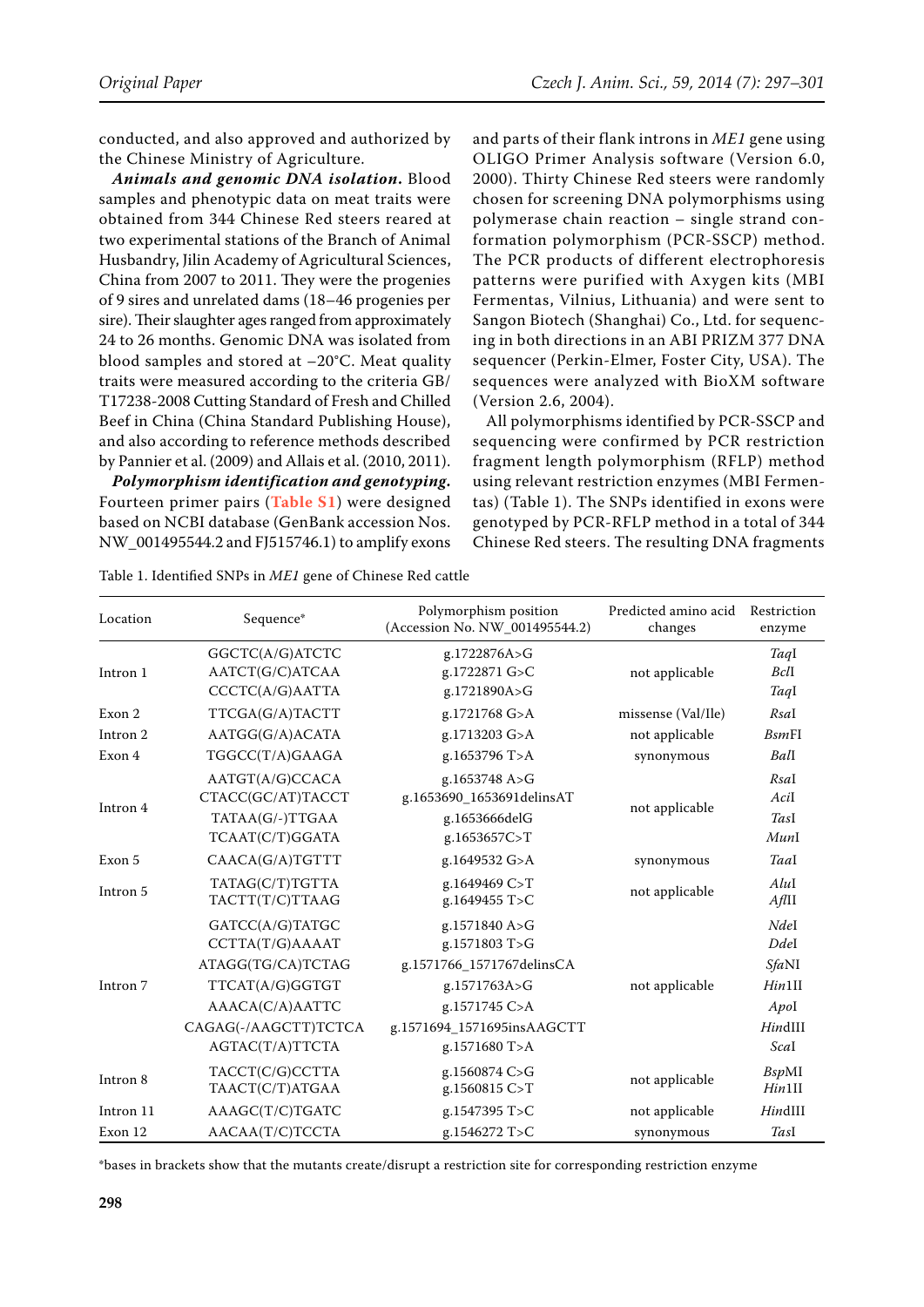were separated by gel electrophoresis in 1–3% (w/v) agarose in 1×Tris-acetate-EDTA buffer and were stained with ethidium bromide.

#### **Statistical analyses**

Genotypic and allelic frequencies were calculated using the POPGENE software (Version 1.31, 1999). Single marker association analysis was carried out to evaluate the relationships between genotypes of each exon SNP and meat traits in Chinese Red cattle population using PROC GLM procedure of SAS (Statistical Analysis System, 1999). The phenotypic data included cooking loss, muscle fibre diameter, shear force, drip loss, and  $pH_{24h}$ . The statistical model used was as follows:

 $Y_{ijkl} = \mu + G_i + S_j + YS_k + bD_l + e_{ijkl}$ 

where:

 $Y_{ijkl}$  = observation of the meat quality traits  $\mu$  = overall mean for each trait  $G_i$  = fixed effect of *i*<sup>th</sup> genotype  $S_j$  = effect of *j*<sup>th</sup> sire  $YS<sub>k</sub>$  = effect of  $k<sup>th</sup>$  season of slaughter *b =* regression coefficient for slaughter age in days  $D_l$  = slaughter age in days  $e_{ijkl}$  = random residual error

## **RESULTS**

*Polymorphisms of the bovine ME1 gene.* A total of 24 polymorphisms were discovered in the examined regions of the *ME1* gene. Among these polymor-

phisms, twenty-one were SNPs, two were deletion/ insertion mutations (g.1653690\_1653691delinsAT and g.1571766  $1571767$ delinsCA), and one was insertion mutation (g.1571694\_1571695insAAGCTT). Out of 21 SNPs, four were in the coding regions (exons), and the others were intronic. However, only the g.1721768G>A SNP was a nonsynonymous mutation that replaced amino acid valine to isoleucine in the polypeptide chain. Details of all polymorphisms, mutation types, and their flanking sequences are presented in Table 1.

Genotyping was performed for the four SNPs in coding regions by the PCR-RFLP method. Genotype and allelic frequencies of the four SNPs are listed in Table 2. The DNA restriction fragments for the RFLPs: *ME1-Rsa*I, *ME1-Bal*I, *ME1-Taa*I, and *ME1-Tas*I are also shown in Table 2.

*Association analysis***.** Four SNPs in coding regions of *ME1* gene were genotyped in order to study the possible association with meat quality trait values. The evaluation of meat quality traits in Chinese Red steers based on genotypes is shown in Table 3. The *ME1-Taa*I (g.1649532G>A) genotypes revealed a significant association with cooking loss and pH<sub>24h</sub> ( $P < 0.05$ ). The cattle with the *TT* genotype had a significantly lower cooking loss and higher  $pH_{24h}$  compared to animals with the *CC* genotype. The *ME1-Tas*I (g.1546272T>C) genotypes revealed a significant association with cooking loss and pH<sub>24h</sub> ( $P < 0.05$ ). The cattle with the *TT* genotype had a significantly lower cooking loss and higher  $pH_{24h}$  compared to animals with the *TC* genotype. In *ME1-Rsa*I (g.1721768G>A) and *ME1-Bal*I (g.1653796A>T) loci no statistically

Table 2. Genotypic and allelic frequencies for four single nucleotide polymorphisms (SNP) loci in coding region of *ME1* gene

| <b>SNP</b>                  | Genotype<br>( <i>n</i> given in brackets) | Genotype<br>frequency | Allele<br>(restriction fragments size) | Allele<br>frequency |
|-----------------------------|-------------------------------------------|-----------------------|----------------------------------------|---------------------|
|                             | GG(264)                                   | 0.77                  | $G(143 \text{ and } 64 \text{ bp})$    | 0.81                |
| $ME1-RsaI$ (g.1721768 G>A)  | GA(28)                                    | 0.08                  | A(207 bp)                              | 0.19                |
|                             | AA (52)                                   | 0.15                  |                                        |                     |
|                             | AA(224)                                   | 0.65                  | A(270 bp)                              | 0.77                |
| $ME1$ -Ball (g.1653796 A>T) | <i>TA</i> (79)                            | 0.23                  | $T(211 \text{ and } 59 \text{ bp})$    | 0.23                |
|                             | TT(41)                                    | 0.12                  |                                        |                     |
|                             | GG(251)                                   | 0.73                  | $G(174$ and 121 bp)                    | 0.78                |
| $ME1$ -Taal (g.1649532G>A)  | GA (38)                                   | 0.11                  | A(295 bp)                              | 0.22                |
|                             | AA (55)                                   | 0.16                  |                                        |                     |
|                             | TT(272)                                   | 0.79                  | $T(275 \text{ and } 50 \text{ bp})$    | 0.90                |
| $ME1$ -TasI (g.1546272T>C)  | TC(72)                                    | 0.21                  | C(325 bp)                              | 0.10                |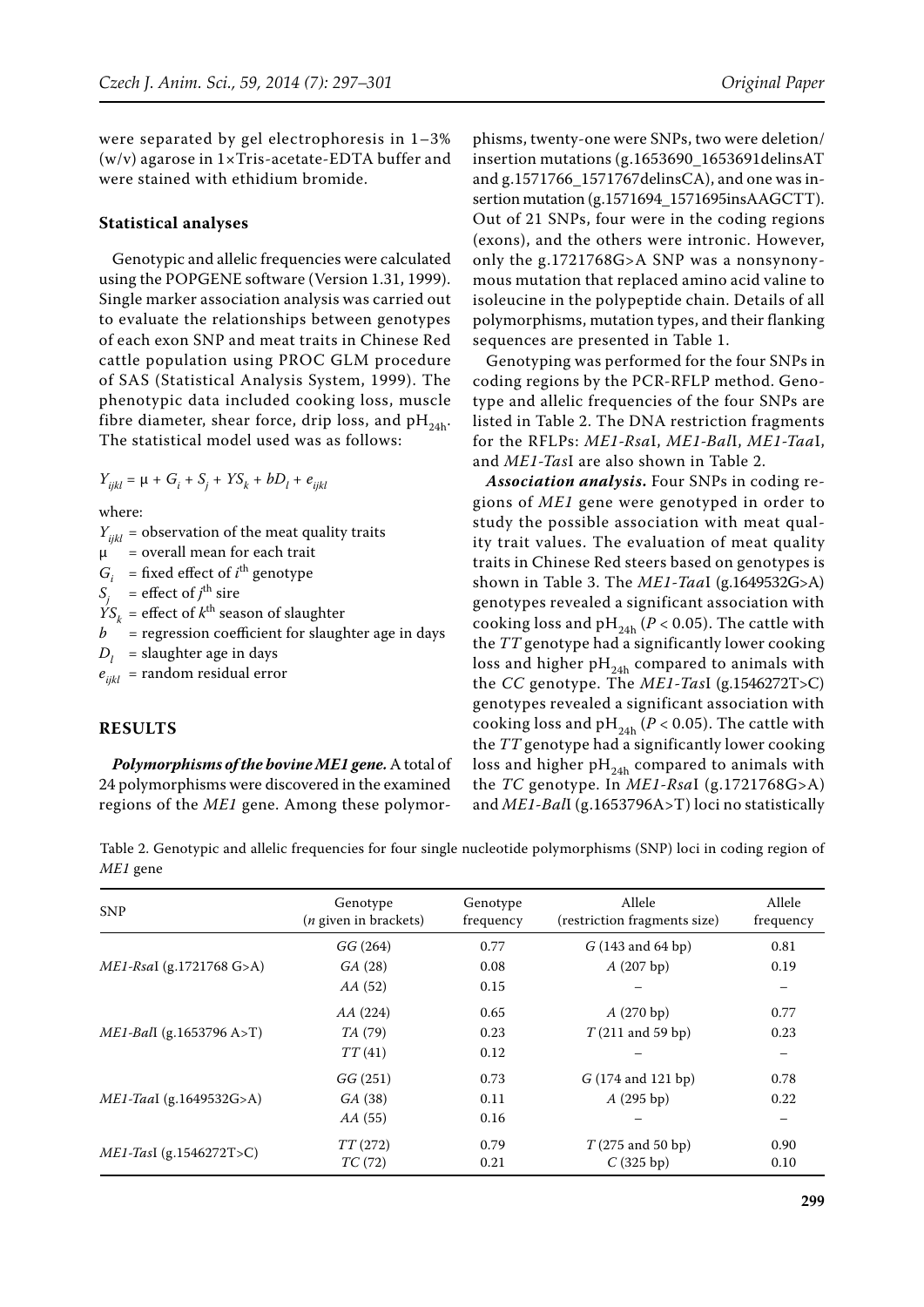Table 3. Least Squares Means and standard error of the GLM models of the different *ME1* genotypes for the meat quality traits tested

|                                 | Geno-<br>type | Meat quality trait ( $LSM \pm SD$ ) |                               |                     |                  |                               |
|---------------------------------|---------------|-------------------------------------|-------------------------------|---------------------|------------------|-------------------------------|
| Loci                            |               | cooking loss<br>(%)                 | muscle fibre<br>diameter (µm) | shear force<br>(kg) | drip loss<br>(%) | $pH_{24h}$                    |
|                                 | GG            | $40.29 \pm 2.37$                    | $34.30 \pm 3.02$              | $3.78 \pm 0.36$     | $2.35 \pm 0.69$  | $5.54 \pm 0.11$               |
| ME1-RsaI (g.1721768 G>A)        | GA            | $40.01 \pm 2.45$                    | $33.59 \pm 1.99$              | $3.81 \pm 0.31$     | $2.25 \pm 0.62$  | $5.56 \pm 0.09$               |
|                                 | AA            | $39.75 \pm 2.24$                    | $33.89 \pm 3.21$              | $3.82 \pm 0.31$     | $2.15 \pm 0.60$  | $5.54 \pm 0.10$               |
|                                 | AA            | $40.12 \pm 2.32$                    | $34.21 \pm 3.15$              | $3.84 \pm 0.34$     | $2.24 \pm 0.62$  | $5.54 \pm 0.10$               |
| <i>ME1-Ball</i> (g.1653796 A>T) | AT            | $40.23 \pm 2.57$                    | $34.13 \pm 2.94$              | $3.83 \pm 0.30$     | $2.37 \pm 0.73$  | $5.55 \pm 0.10$               |
|                                 | <b>TT</b>     | $40.31 \pm 1.98$                    | $34.25 \pm 2.48$              | $3.77 \pm 0.40$     | $2.44 \pm 0.67$  | $5.52 \pm 0.12$               |
|                                 | GG            | $40.40 \pm 2.27$ <sup>a</sup>       | $34.19 \pm 2.99$              | $3.80 \pm 0.35$     | $2.29 \pm 0.67$  | $5.53 \pm 0.10^a$             |
| $ME1$ -Taal (g.1649532 G>A)     | GA            | $40.04 \pm 2.07$ <sup>ab</sup>      | $33.68 \pm 2.36$              | $3.72 \pm 0.45$     | $2.45 \pm 0.77$  | $5.54 \pm 0.13$ <sup>ab</sup> |
|                                 | AA            | $39.37 \pm 2.74^b$                  | $34.50 \pm 3.30$              | $3.78 \pm 0.27$     | $2.32 \pm 0.60$  | $5.57 \pm 0.11^{\rm b}$       |
|                                 | <b>TT</b>     | $39.47 \pm 2.74$ <sup>a</sup>       | $33.80 \pm 2.35$              | $3.85 \pm 0.22$     | $2.36 \pm 0.62$  | $5.58 \pm 0.11^a$             |
| $ME1$ -TasI (g.1546272 T>C)     | TC            | $40.35 \pm 2.23^b$                  | $34.29 \pm 3.12$              | $3.77 \pm 0.37$     | $2.30 \pm 0.68$  | $5.53 \pm 0.10^b$             |

 $pH_{24h}$  = pH measured 24 h post-mortem

a,b<sub>means</sub> with different superscripts are significantly different ( $P < 0.05$ )

significant differences were observed for meat quality traits tested.

# **DISCUSSION**

In the present study, we have identified 24 polymorphisms of *ME1* gene in exons and their flanking introns. Gill et al. (2012) have identified six polymorphisms in introns 4, 9, 10 and exon 8 of *ME1* gene in Aberdeen Angus beef cattle. But these polymorphisms were not detected in Chinese Red cattle in our research. Therefore, we deduce that it is due to a difference between breeds.

Polymorphisms of *ME1* gene have been shown to influence meat quality and carcass traits in beef cattle (Zhou et al. 2011; Gill et al. 2012). Gill et al. (2012) revealed an association between the c.1001+66C>T SNP in *ME1* gene and  $pH_{24h}$  in Aberdeen Angus beef cattle population. The *T* allele at the c.903+11A>T SNP was associated with an increase in taste panel assessed juiciness. Here we also found an association of the *ME1-Taa*I and the *ME1-TasI* loci with cooking loss and  $pH_{24h}$  in Chinese Red cattle population. Clearly these loci associated with meat quality in Chinese Red cattle are different from those previously reported in other breeds. Though the silent SNPs in *ME1* gene – g.1649532G>A and g.1546272T>C SNPs – do not alter the encoded amino acid, they may affect the splicing of the transcript, mRNA stability, and protein functions, as it was shown in the case of other genes (Capon et al. 2004; Nackley et al. 2006; Kimchi-Sarfaty et al. 2007; Rhodri and Deane 2010). However, further studies are required to detect possible effects of these SNPs on expression level of *ME1* gene.

We also observed that animals with the *T* allele at the *ME1-Taa*I locus had a higher pH<sub>24h</sub> and a lower cooking loss. The cattle with the *TT* genotype at the *ME1-Tas*I locus had a lower cooking loss and a higher pH<sub>24h</sub>. The change trends of pH<sub>24h</sub> and cooking loss in our research results are similar with results presented in Hampshire pigs by Monin and Sellier (1985). A similar effect of *ME1* genotypes on pH was also reported in pigs (Vidal et al. 2006). Muscle pH is influenced by the production of lactate through the anaerobic glycogen metabolism (Pearson and Young 1989). Thus, this association is relevant because pyruvate, which is synthesized in the reaction catalyzed by ME1, can be converted to lactate by the lactate dehydrogenase enzyme. In addition, the bovine *ME1* locus maps on the chromosome 9, where a quantitative trait locus (QTL) affecting retail product yield and fat deposition have been reported (Casas et al. 2003). It is also likely that the silent g.1649532G>A and g.1546272T>C may be linked to the nearby